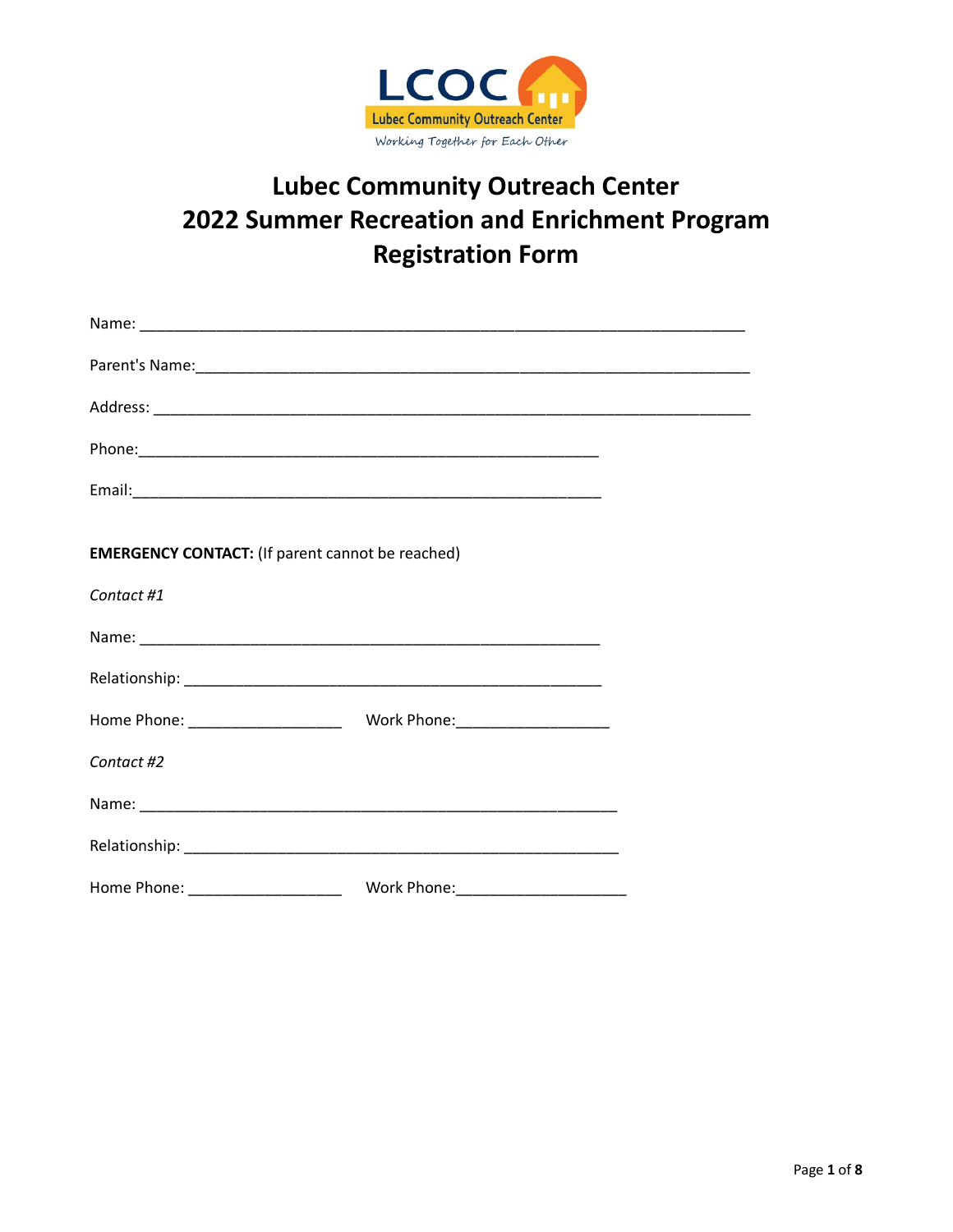|                        | Age: _____________ Date of Birth: ___________________ Grade: ___________________                       |        |
|------------------------|--------------------------------------------------------------------------------------------------------|--------|
|                        | If your child requires medication, please list medication name and time/frequency and amount of dosage |        |
| Medication name        | Time/frequency                                                                                         | Amount |
|                        |                                                                                                        |        |
|                        |                                                                                                        |        |
|                        | Age: ____________ Date of Birth: ___________________ Grade: ____________________                       |        |
|                        | If your child requires medication, please list medication name and time/frequency and amount of dosage |        |
| <b>Medication name</b> | Time/frequency                                                                                         | Amount |
|                        |                                                                                                        |        |
|                        |                                                                                                        |        |
|                        | Age: _____________ Date of Birth: ____________________ Grade: __________________                       |        |
|                        | If your child requires medication, please list medication name and time/frequency and amount of dosage |        |
| <b>Medication name</b> | Time/frequency                                                                                         | Amount |
|                        | If your child has any allergies, please list:                                                          |        |
|                        | Please list people whom you authorize to pick up your child(ren):                                      |        |
| Name                   | Relationship                                                                                           |        |
| Name                   | Relationship                                                                                           |        |
| Name                   | Relationship                                                                                           |        |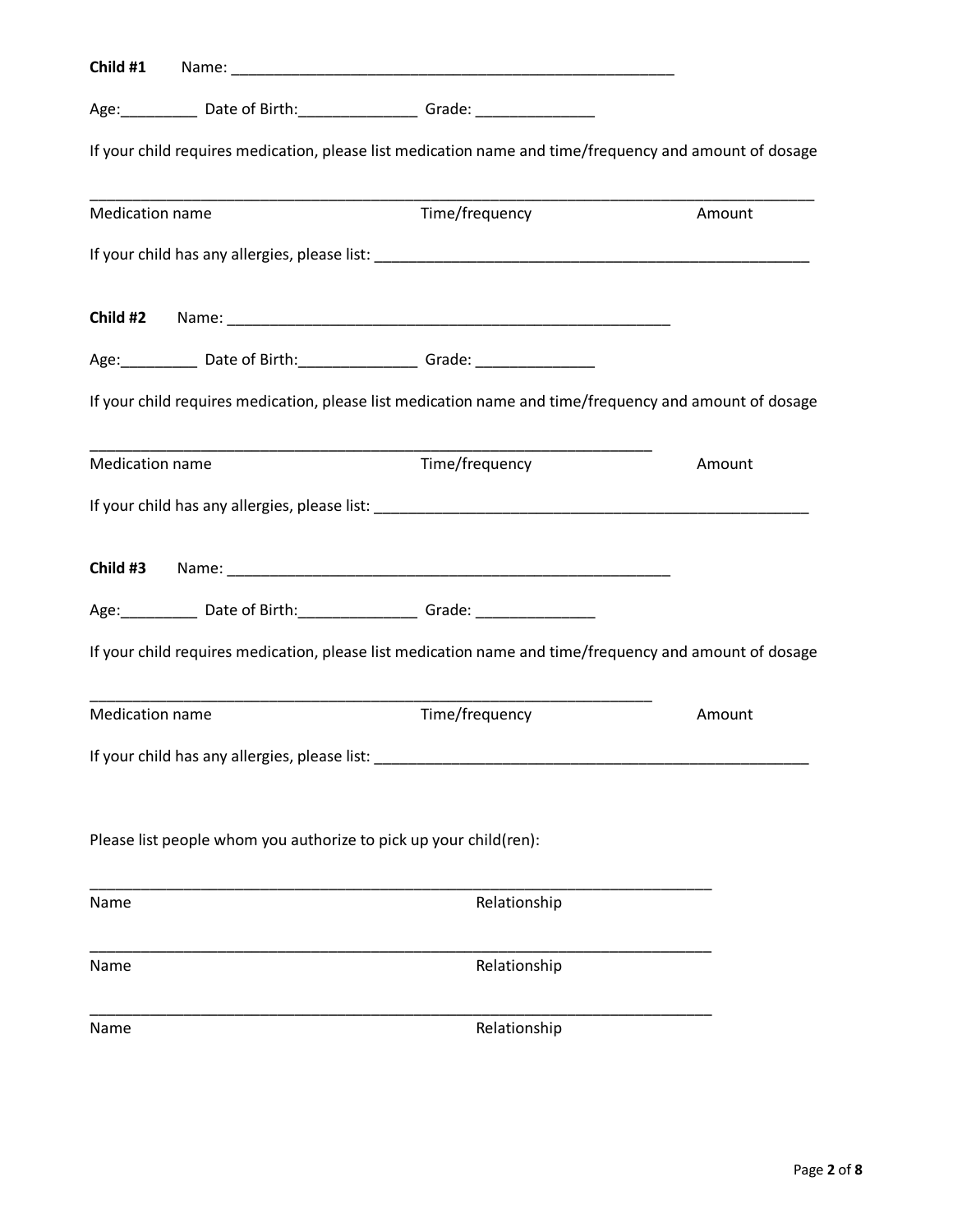## **Medical Authorization**

I grant my authorization and consent for \_\_\_\_\_\_\_\_\_\_\_\_\_\_\_\_\_\_\_\_\_\_\_\_\_\_\_\_\_\_\_\_\_\_\_\_\_\_\_\_\_ to receive general first aid treatment for any minor injuries or illnesses experienced by the Minor. If the injury or illness is life threatening or in need of emergency treatment, I authorize Lubec Community Outreach Center staff to summon any and all professional emergency personnel to attend, transport, and treat the minor and to issue consent for any Xray, anesthetic, blood transfusion, medication, or other medical diagnosis, treatment, or hospital care deemed advisable by, and to be rendered under the general supervision of, any licensed physician, surgeon, dentist, hospital, or other medical professional or institution duly licensed to practice in the state in which such treatment is to occur. I agree to assume financial responsibility for all expenses of such care. It is understood that this authorization is given in advance of any such medical treatment, but is given to provide authority and power on the part of the Lubec Community Outreach Center staff in the exercise of his or her best judgment upon the advice of any such medical or emergency personnel.

#### **Please sign and date here that you agree to the above\_\_\_\_\_\_\_\_\_\_\_\_\_\_\_\_\_\_\_\_\_\_\_\_\_\_\_\_\_\_\_\_\_\_\_\_\_\_\_\_\_\_**

| Information for Medical Treatment |  |  |
|-----------------------------------|--|--|
|-----------------------------------|--|--|

Physician's Name and Phone Number: \_\_\_\_\_\_\_\_\_\_\_\_\_\_\_\_\_\_\_\_\_\_\_\_\_\_\_\_\_\_\_\_\_\_\_\_\_\_\_\_\_\_\_\_\_\_\_\_\_\_\_\_\_\_\_\_\_\_ Dentist's Name & Phone Number: \_\_\_\_\_\_\_\_\_\_\_\_\_\_\_\_\_\_\_\_\_\_\_\_\_\_\_\_\_\_\_\_\_\_\_\_\_\_\_\_\_\_\_\_\_\_\_\_\_\_\_\_\_\_\_\_\_\_\_\_\_

Allergies (Other): **with a set of the set of the set of the set of the set of the set of the set of the set of the set of the set of the set of the set of the set of the set of the set of the set of the set of the set of t** 

Please note all conditions for which the child is currently receiving treatment:

Note any other significant medical information: \_\_\_\_\_\_\_\_\_\_\_\_\_\_\_\_\_\_\_\_\_\_\_\_\_\_\_\_\_\_\_\_

If your child requires medication, please list medication name and time/frequency and amount of dosage

\_\_\_\_\_\_\_\_\_\_\_\_\_\_\_\_\_\_\_\_\_\_\_\_\_\_\_\_\_\_\_\_\_\_\_\_\_\_\_\_\_\_\_\_\_\_\_\_\_\_\_\_\_\_\_\_\_\_\_\_\_\_\_\_\_\_\_\_\_\_\_\_\_\_\_\_\_\_\_\_\_\_\_\_\_\_\_\_

Medication name Time/frequency Amount

\_\_\_\_\_\_\_\_\_\_\_\_\_\_\_\_\_\_\_\_\_\_\_\_\_\_\_\_\_\_\_\_\_\_\_\_\_\_\_\_\_\_\_\_\_\_\_\_\_\_\_\_\_\_\_\_\_\_\_\_\_\_\_\_\_\_\_\_\_\_\_\_\_\_\_\_\_\_\_\_\_\_\_\_\_\_\_\_\_\_

Due to Maine DHHS licensing regulations and mandates, all Lubec Community Outreach Center youth programs require proof of required health immunizations. Any youth that has not provided proof of immunization records will not be allowed to attend the program. There will be no exception to this mandate.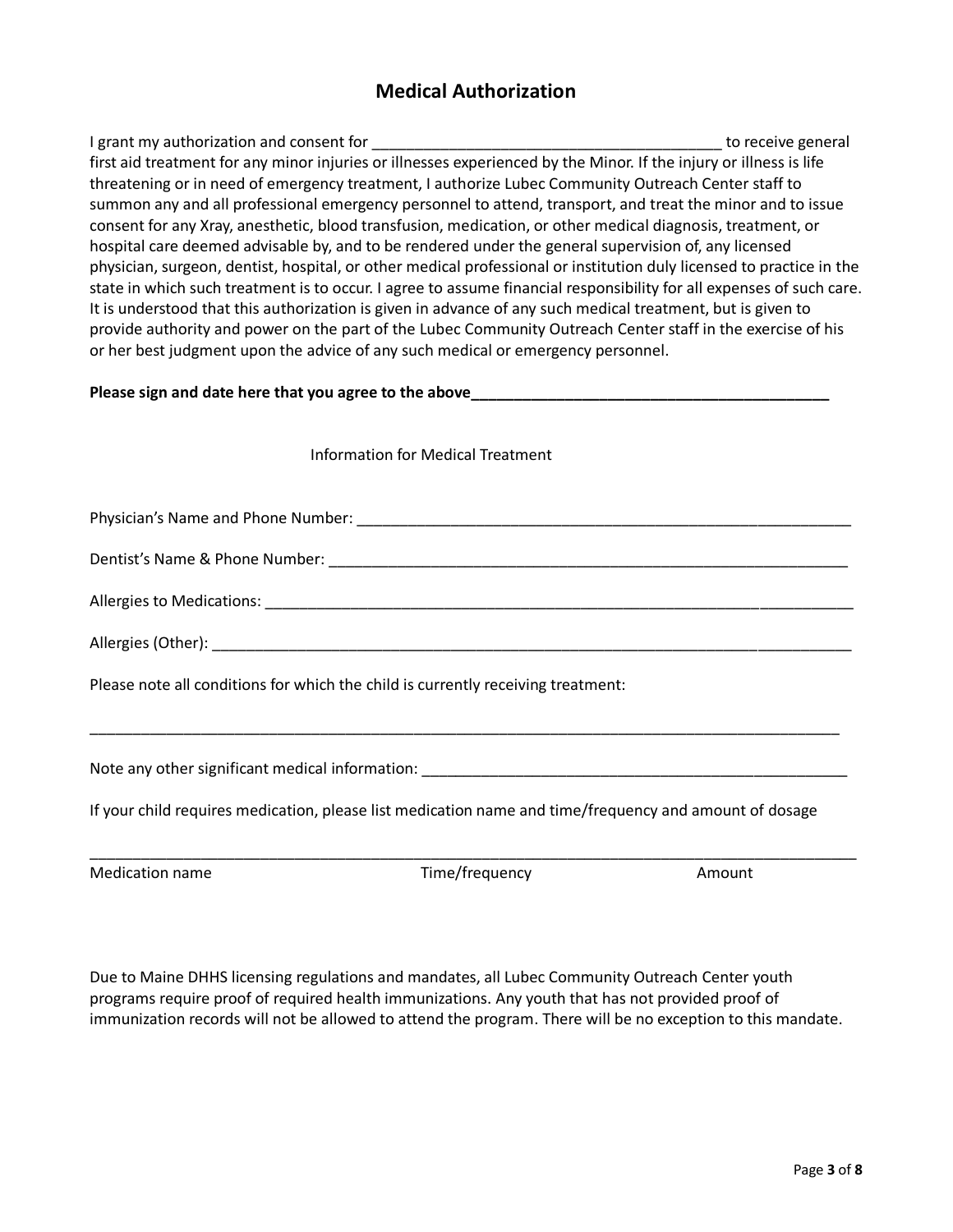## **Program Rates**

#### **Summer Recreation and Enrichment Program**

8:00AM – 4:00PM Monday-Friday (Closed all Federal Holiday's)

| Weekly registration fee                                                                |  |
|----------------------------------------------------------------------------------------|--|
| MSAD19 Lubec School Enrolled Youth (enrolled in MSAD19 full school year 2021-2022)\$40 |  |
| Lubec Youth 12-month Resident (not enrolled in MSAD 19 full school year 2021-2022)\$50 |  |
|                                                                                        |  |
|                                                                                        |  |
|                                                                                        |  |

\*Daily Drop-in Rate………………………………..……………………..\$24 per day per child

\*Due to program scheduling, activity cost, and DHHS licensing requirements of specific staff/youth ratio, daily drop-in will require at least 24 hours' advanced notice prior to drop-off day and is subject to approval. Rate may also increase due cost associated with daily activities/trips.

#### *Road to Success MSAD19 Youth Program*

Monday, Wednesday, Friday 8:00AM-11:30AM (Closed all Federal Holiday's) MSAD19 Lubec School Enrolled Youth (enrolled in MSAD19 full school year 2021-2022)…………………….. Free

Road to Success MSAD19 Youth Program is available to youth enrolled in MSAD19 Lubec Elementary School during the 2021-2022 school year. Due to DHHS licensing requirements of specific staff/child ratio, youth are expected to attend the program regularly.

LCOC relies on generous contributions from Foundations, businesses and individuals that help us reduce actual cost of our youth programs. We understand that there are circumstances that may prohibit a family from being able to afford the registration cost. Below are programs and resources that you may be eligible to receive to help with registration fees. Please talk to the Program Manager if registration fees are a barrier for your family. We can help!

**Scholarships Full/Partial and Sliding Scale Fee**: Scholarships and sliding scale fee are based on family size and household income may be available. This is offered to any eligible child residing in Lubec, Trescott and Campobello Island. Parents interested in applying for a scholarship/sliding scale fee must submit three consecutive months of total household income for eligibility to be determined. Tax forms from the most current tax year may also be used if any of the house hold members are self-employed. Household income includes money earned by *any* household member living in the home and income made from natural resource harvesting industry (fishing, clamming, wrinkling, etc.)

**Child Care Subsidy Program (CCSP):** As a licensed facility, parents can apply for the Maine Child Care Subsidy Program for our youth programs. CCSP helps eligible families (including families where the adult(s) are retired and are the legal guardian of a child) pay for child care. For more information, please go to the website at www. maine.gov/dhhs/ocfs/support-for-families/child-care/paying-for-child-care

I have read and understand the above fee schedule and agree to pay the appropriate amount per week per child.

**Please sign and date here if you agree to the payment fees\_\_\_\_\_\_\_\_\_\_\_\_\_\_\_\_\_\_\_\_\_\_\_\_\_\_\_\_\_\_\_\_\_\_\_\_\_\_\_\_\_\_**

Signature Date

**All children regardless of how they are educated (public school or home schooled) or where they reside (any community within or beyond the town of Lubec) are welcome to join our program!**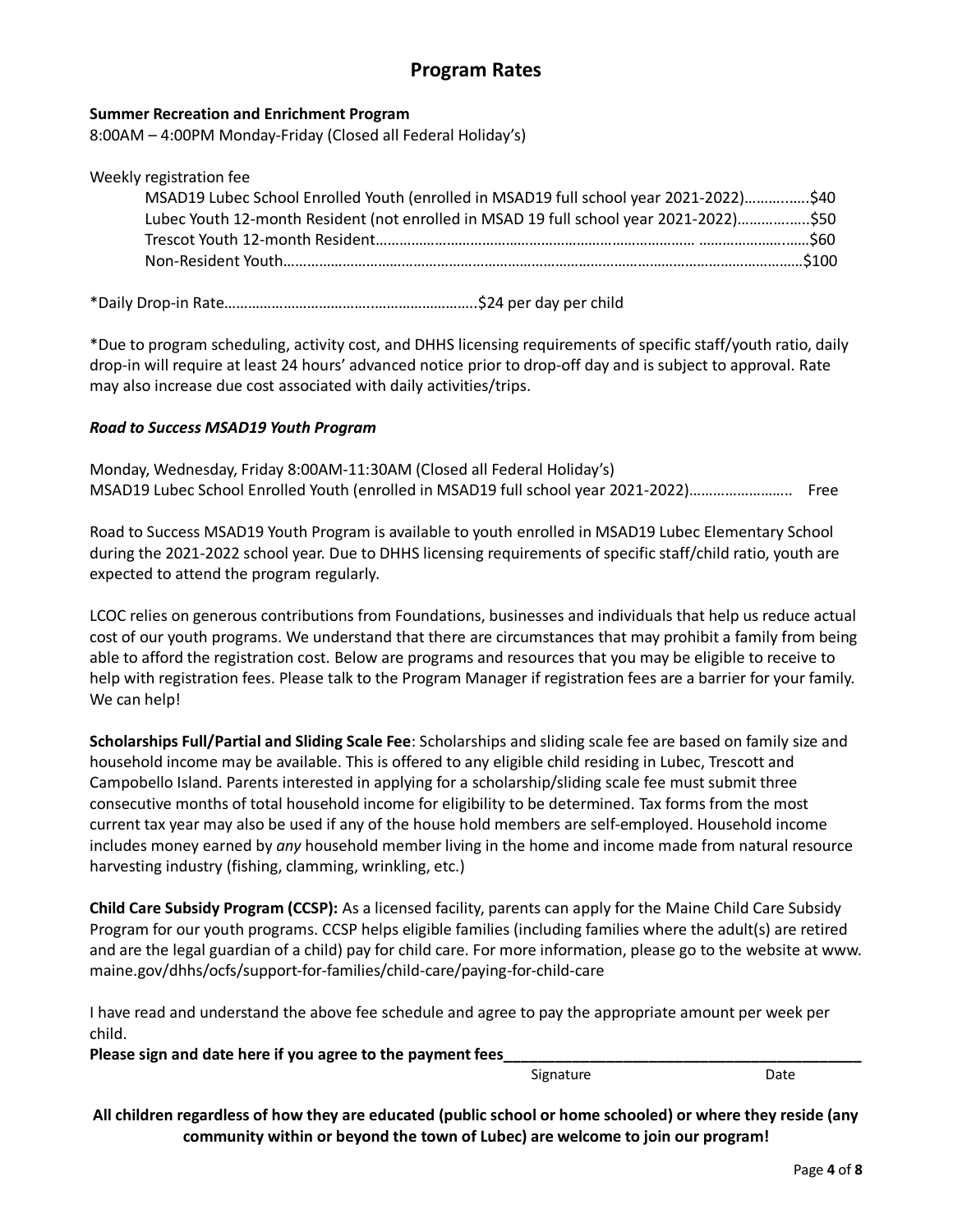#### **Program Release**

My Child has my permission to participate in the Lubec Community Outreach Center Summer Recreation and Enrichment Program. I am aware that the program may offer opportunities for children to swim in a pool, participate in outdoor activities and group physical activity. I am also aware that participating in the program may involve some risk of injury, and I do hereby agree to assume all responsibility of harm or damage to his/her person arising during the program. I agree not to hold the Lubec Community Outreach Center, their Board or Directors, Administrators, Agents and Employees, from any and all liability of personal injury that may occur while my child is participating in the Summer Recreation and Enrichment Program.

**Please initial here if you agree to the release \_\_\_\_\_\_\_\_\_\_\_\_\_\_**

#### **Field Trip Release**

My Child has my permission to participate in the Lubec Community Outreach Center Summer Recreation and Enrichment Program field trips (within walking distance of the center and bussed locations). I am aware that participating in any field trip may involve some risk of injury, and I do hereby agree to assume all responsibility of harm or damage to his/her person arising during any field trip. I agree not to hold the Lubec Community Outreach Center, their Board or Directors, Administrators, Agents and Employees, from any and all liability of personal injury that may occur while my child is participating in the Summer Recreation and Enrichment Program.

Please initial here if you agree to the release

#### **Media Release**

I grant my consent to the Lubec Community Outreach Center to use my child's likeness, whether in still or motion pictures, my child's photographs and/or reproduction, including my child's voice and features, with or without my child's name. I agree that I am not entitled to compensation of any kind arising from the use of my child's likeness.

**Please initial here if you agree to the release \_\_\_\_\_\_\_\_\_\_\_\_\_\_**

I have read, understand the above releases. I understand that by initialing each individual release, I agree to the respective release.

Parent/Guardian Printed Name: \_\_\_\_\_\_\_\_\_\_\_\_\_\_\_\_\_\_\_\_\_\_\_\_\_\_\_\_\_\_\_\_\_\_\_\_\_\_\_\_\_\_\_\_\_\_\_\_\_\_ Child's/Children's Name: \_\_\_\_\_\_\_\_\_\_\_\_\_\_\_\_\_\_\_\_\_\_\_\_\_\_\_\_\_\_\_\_\_\_\_\_\_\_\_\_\_\_\_\_\_\_\_\_\_\_\_\_\_\_\_\_\_\_ Signature: \_\_\_\_\_\_\_\_\_\_\_\_\_\_\_\_\_\_\_\_\_\_\_\_\_\_\_\_\_\_\_\_ Date: \_\_\_\_\_\_\_\_\_\_\_\_\_\_\_\_\_\_\_\_\_\_ Parent/Guardian *Reviewed By: \_\_\_\_\_\_\_\_\_\_\_\_\_\_\_\_\_\_\_\_\_\_\_\_\_\_\_\_\_\_\_\_\_\_\_\_\_\_\_\_\_\_\_\_\_\_\_\_\_\_ Date: \_\_\_\_\_\_\_\_\_\_\_\_\_ Admission Date: \_\_\_\_\_\_\_\_\_\_\_\_\_\_\_\_\_\_\_\_\_\_\_\_\_\_\_\_\_\_\_\_\_\_\_\_\_\_\_\_\_\_\_\_\_\_\_ Discharge Date: \_\_\_\_\_\_\_\_\_\_\_\_\_\_\_\_\_\_\_\_\_\_\_\_\_\_\_\_\_\_\_\_\_\_\_\_\_\_\_\_\_\_\_\_\_\_\_ Required Documentation:* Completed Registration Form: Date Provided: Completed Registration Form: Immunization Records: example and Date Provided: Signed Form from Parent Handbook: Date Provided: UMM Pool Release Form:  $D$  Date Provided: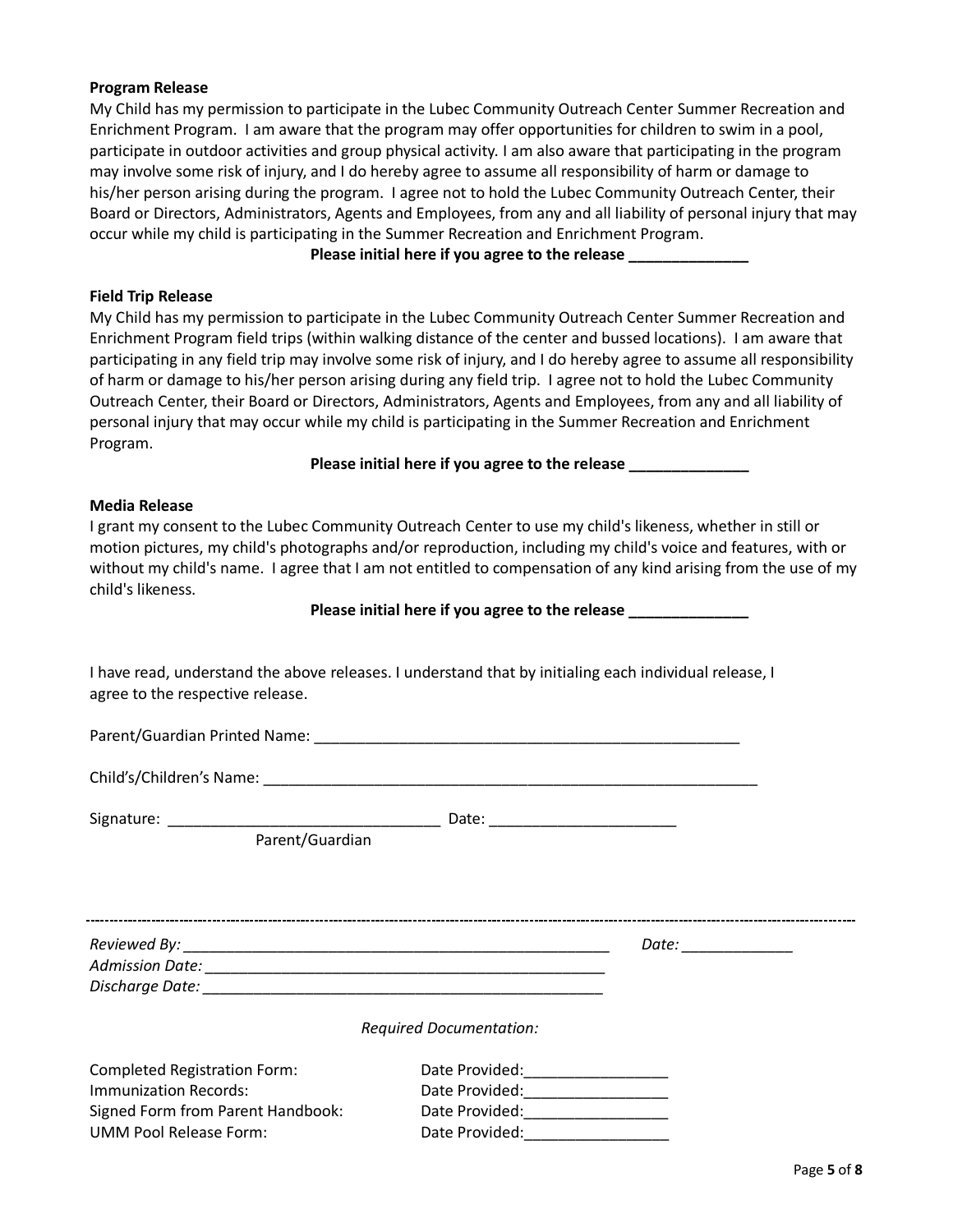### **UNIVERSITY OF MAINE SYSTEM UNIVERSITY OF MAINE AT MACHIAS Fitness Center Release and Assumption of Risk**

(Minor)

#### **Please print all information clearly. Signature required below.**

| Participant's Name:              |                                                                                        | Date of Birth: | Month Day Year  |  |
|----------------------------------|----------------------------------------------------------------------------------------|----------------|-----------------|--|
| Parent or Legal Guardian's Name: | (Parent or Legal Guardian's name required if Participant is under the age of 18 years) |                |                 |  |
| <b>Street Address</b>            | City                                                                                   | State/Province | Zip/Postal Code |  |
| <b>Emergency Contact:</b>        | Phone $#$                                                                              | or             |                 |  |

I, the parent or legal guardian of the above named individual acknowledge, declare and agree as follows:

- 1. That I have voluntarily agreed to allow my minor child to engage in activities involving the use of the Fitness Center, (the "UMM FITNESS CENTER") at the University of Maine at Machias (University) and in consideration of being permitted to use the UMM FITNESS CENTER do voluntarily execute this "Release and Assumption of Risk" on behalf of myself, his/her heirs; my heirs and next-of-kin, personal representatives and estate.
- 2. That I have been fully informed of the nature, scope and demands of the use of the UMM FITNESS CENTER, and I understand that such use may include activities which could be dangerous to my minor child and other participants and which could cause property damage, bodily injury and/or death. Such dangers, hazards and risks of this activity may include, but are not limited to, injuries inflicted by the following: Abrasions, entanglements, and other injuries resulting from activities within the UMM FITNESS CENTER including but not limited to injuries caused through inappropriate technique or overuse including but not limited to tendonitis, strains, sprains, abrasions, bruises, dislocation, joint swelling, muscle aches, and fractures, other harm and injury, including but not limited to, drowning, shortness of breath, light headedness resulting from increased heart rate, increased blood pressure, heart attack, and other injuries from strenuous physical activity.
- 3. That the University has informed me that there may be dangers and hazards inherent to participants at the UMM FITNESS CENTER because of the activities involved, and that I personally recognize and appreciate that such dangers and hazards exist. I accept and assume full responsibility for all harm and injury, of every nature, including death, which may occur to my minor child or which he/she may suffer or cause to others and for all damages or loss to any personal property owned by him/her or damaged by him/her, while participating at UMM FITNESS CENTER. I agree to indemnify, hold harmless and release the University, the University of Maine System, its Trustees, faculty, employees, volunteers and agents from and against any and all claims, demands, actions or causes of action, on account of damage or loss to his/her personal property, his/her personal injury or death, or the bodily injury, death or damage to personal property of others caused by him/her, which occur or result directly or indirectly from his/her participation at and the use
- of the UMM FITNESS CENTER, **INCLUDING, BUT NOT LIMITED TO, ANY AND ALL CLAIMS, DAMAGES, DEMANDS, ACTIONS OR CAUSES OF ACTION RESULTING FROM THE NEGLIGENCE OF THE UNIVERSITY, THE UNIVERSITY OF MAINE SYSTEM, ITS TRUSTEES, FACULTY, AGENTS, EMPLOYEES OR VOLUNTEERS.**
	- 4. I understand that before my child starts any exercise program, I should consult with a physician. I declare that he/she is able to physically withstand and cope with the indicated rigors of the activities at the UMM FITNESS CENTER with or without a reasonable accommodation. If an accommodation is needed, I will contact UMM FITNESS CENTER staff.
	- 5. This "Release and Assumption of Risk" shall be construed and interpreted pursuant to the laws of the State of Maine, and if any portion thereof is held invalid, unenforceable or illegal, the remainder shall continue in full force and effect.

I declare that I completely understand and have fully informed myself of the terms and conditions of this "Release and Assumption of Risk" by having read it, or having it read to me, before signing and I intend to be fully bound thereby. This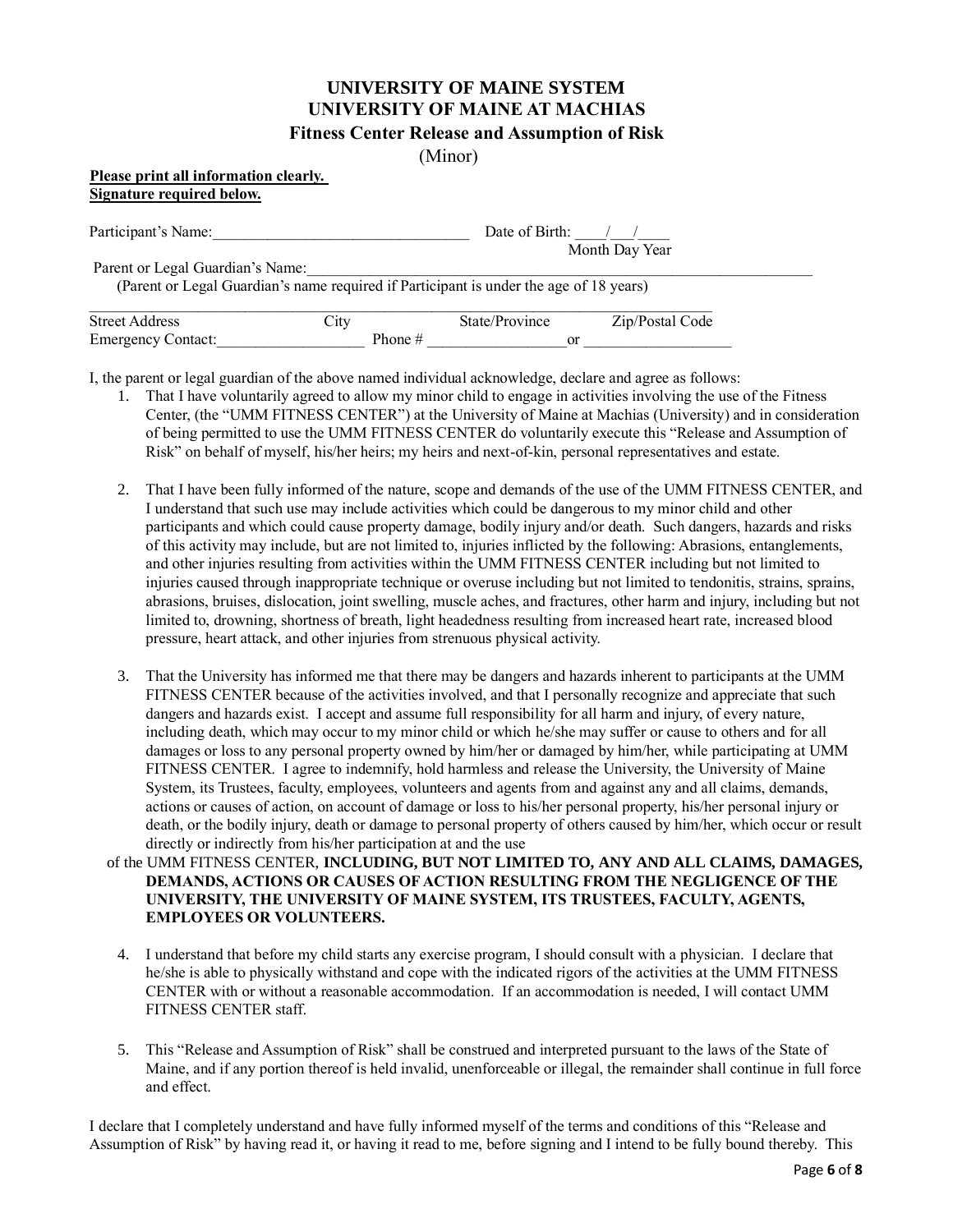"Release and Assumption of Risk" shall remain in effect from the date hereof and on every occasion that my minor child participates at the UMM FITNESS CENTER. I acknowledge and accept responsibility for my minor child's personal actions. I understand and accept that failure to comply with the UMM FITNESS CENTER safety policies and procedures may result in suspension and/or termination of my minor child's access privileges to UMM FITNESS CENTER. In consideration for my child's use of UMM FITNESS CENTER, I acknowledge that I agree that my minor child will abide by the UMM FITNESS CENTER policies as posted in the UMM FITNESS CENTER area. (Policies also available in individual printed format, copies available at the front desk.)

Signature of Parent or Legal Guardian Month Day Year Month Day Year

\_\_\_\_\_\_\_\_\_\_\_\_\_\_\_\_\_\_\_\_\_\_\_\_\_\_\_\_\_\_\_\_\_\_\_\_\_\_\_\_\_\_\_\_\_\_\_\_\_\_\_\_\_\_\_\_\_\_ **Agreed to** \_\_\_\_/\_\_\_/\_\_\_\_